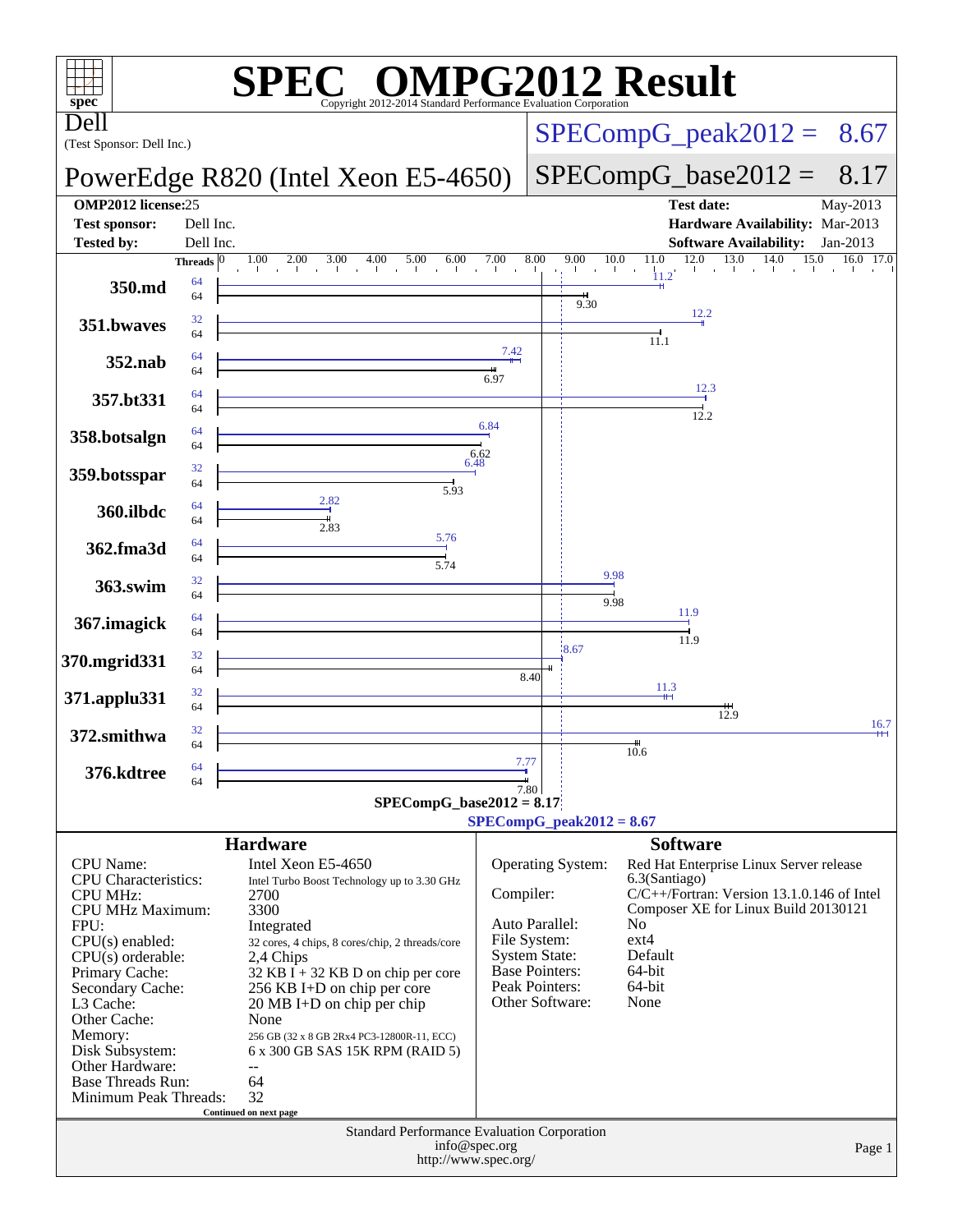Dell

# **[SPEC OMPG2012 Result](http://www.spec.org/auto/omp2012/Docs/result-fields.html#SPECOMPG2012Result)**

(Test Sponsor: Dell Inc.)

#### PowerEdge R820 (Intel Xeon E5-4650)

#### **[OMP2012 license:](http://www.spec.org/auto/omp2012/Docs/result-fields.html#OMP2012license)**25 **[Test date:](http://www.spec.org/auto/omp2012/Docs/result-fields.html#Testdate)** May-2013

[Maximum Peak Threads:](http://www.spec.org/auto/omp2012/Docs/result-fields.html#MaximumPeakThreads) 64

 $SPECompG<sub>p</sub>eak2012 = 8.67$ 

#### $SPECompG_base2012 = 8.17$  $SPECompG_base2012 = 8.17$

**[Test sponsor:](http://www.spec.org/auto/omp2012/Docs/result-fields.html#Testsponsor)** Dell Inc. **[Hardware Availability:](http://www.spec.org/auto/omp2012/Docs/result-fields.html#HardwareAvailability)** Mar-2013 **[Tested by:](http://www.spec.org/auto/omp2012/Docs/result-fields.html#Testedby)** Dell Inc. **[Software Availability:](http://www.spec.org/auto/omp2012/Docs/result-fields.html#SoftwareAvailability)** Jan-2013

**Base**

### **[Results Table](http://www.spec.org/auto/omp2012/Docs/result-fields.html#ResultsTable)**

|                  | <b>Base</b>                                                                                                    |                        |              |                |              |                | <b>Peak</b> |                        |      |              |                |              |                |              |
|------------------|----------------------------------------------------------------------------------------------------------------|------------------------|--------------|----------------|--------------|----------------|-------------|------------------------|------|--------------|----------------|--------------|----------------|--------------|
| <b>Benchmark</b> |                                                                                                                | <b>Threads Seconds</b> | <b>Ratio</b> | <b>Seconds</b> | <b>Ratio</b> | <b>Seconds</b> | Ratio       | <b>Threads Seconds</b> |      | <b>Ratio</b> | <b>Seconds</b> | <b>Ratio</b> | <b>Seconds</b> | <b>Ratio</b> |
| 350.md           | 64                                                                                                             | 498                    | 9.30         | 497            | 9.31         | 502            | 9.22        | 64                     | 416  | 11.1         | 413            | 11.2         | 413            | 11.2         |
| 351.bwaves       | 64                                                                                                             | 406                    | 11.2         | 407            | 11.1         | 407            | 11.1        | 32                     | 372  | 12.2         | 372            | 12.2         | 371            | 12.2         |
| $352$ .nab       | 64                                                                                                             | 556                    | 7.00         | 558            | 6.97         | 564            | 6.90        | 64                     | 525  | 7.42         | 527            | 7.38         | 510            | 7.63         |
| 357.bt331        | 64                                                                                                             | 388                    | 12.2         | 388            | 12.2         | 388            | 12.2        | 64                     | 386  | 12.3         | 386            | 12.3         | 386            | 12.3         |
| 358.botsalgn     | 64                                                                                                             | 657                    | 6.62         | 657            | 6.62         | 657            | 6.62        | 64                     | 636  | 6.84         | 636            | 6.84         | 636            | 6.84         |
| 359.botsspar     | 64                                                                                                             | 888                    | 5.92         | 883            | 5.95         | 885            | 5.93        | 32                     | 811  | 6.48         | 811            | 6.47         | 811            | 6.48         |
| 360.ilbdc        | 64                                                                                                             | 1290                   | 2.76         | 1258           | 2.83         | 1260           | 2.83        | 64                     | 1260 | <u>2.82</u>  | 1261           | 2.82         | 1253           | 2.84         |
| 362.fma3d        | 64                                                                                                             | 663                    | 5.73         | 662            | 5.74         | 662            | 5.74        | 64                     | 659  | 5.77         | 660            | 5.76         | 660            | 5.76         |
| 363.swim         | 64                                                                                                             | 454                    | 9.98         | 454            | 9.97         | 454            | 9.98        | 32                     | 454  | 9.98         | 454            | 9.98         | 454            | 9.99         |
| 367.imagick      | 64                                                                                                             | 592                    | 11.9         | 592            | 11.9         | 593            | 11.9        | 64                     | 593  | 11.9         | 593            | 11.9         | 593            | <b>11.9</b>  |
| 370.mgrid331     | 64                                                                                                             | 526                    | 8.40         | 530            | 8.34         | 526            | 8.41        | 32                     | 510  | 8.67         | 510            | 8.67         | 510            | 8.67         |
| 371.applu331     | 64                                                                                                             | 468                    | 13.0         | 475            | 12.8         | 471            | 12.9        | 32                     | 539  | 11.2         | 536            | 11.3         | 530            | 11.4         |
| 372.smithwa      | 64                                                                                                             | 509                    | 10.5         | 505            | 10.6         | 508            | 10.6        | 32                     | 318  | 16.9         | 320            | 16.7         | 323            | 16.6         |
| 376.kdtree       | 64                                                                                                             | 577                    | 7.80         | 577            | 7.80         | 581            | 7.75        | 64                     | 581  | 7.75         | 579            | 7.77         | 578            | 7.78         |
|                  | Descrito successive the contractor college theorems with Deld contracting the disable secondisc measurements t |                        |              |                |              |                |             |                        |      |              |                |              |                |              |

Results appear in the [order in which they were run.](http://www.spec.org/auto/omp2012/Docs/result-fields.html#RunOrder) Bold underlined text [indicates a median measurement.](http://www.spec.org/auto/omp2012/Docs/result-fields.html#Median)

#### **[Platform Notes](http://www.spec.org/auto/omp2012/Docs/result-fields.html#PlatformNotes)**

 Sysinfo program /root/OMP2012/Docs/sysinfo \$Rev: 395 \$ \$Date:: 2012-07-25 #\$ 8f8c0fe9e19c658963a1e67685e50647 running on R820 Thu May 23 08:38:07 2013

 This section contains SUT (System Under Test) info as seen by some common utilities. To remove or add to this section, see: <http://www.spec.org/omp2012/Docs/config.html#sysinfo>

 From /proc/cpuinfo model name : Intel(R) Xeon(R) CPU E5-4650 0 @ 2.70GHz 4 "physical id"s (chips) 64 "processors" cores, siblings (Caution: counting these is hw and system dependent. The following excerpts from /proc/cpuinfo might not be reliable. Use with caution.) cpu cores : 8 siblings : 16 physical 0: cores 0 1 2 3 4 5 6 7 physical 1: cores 0 1 2 3 4 5 6 7 physical 2: cores 0 1 2 3 4 5 6 7 physical 3: cores 0 1 2 3 4 5 6 7 cache size : 20480 KB

Continued on next page

Standard Performance Evaluation Corporation [info@spec.org](mailto:info@spec.org) <http://www.spec.org/>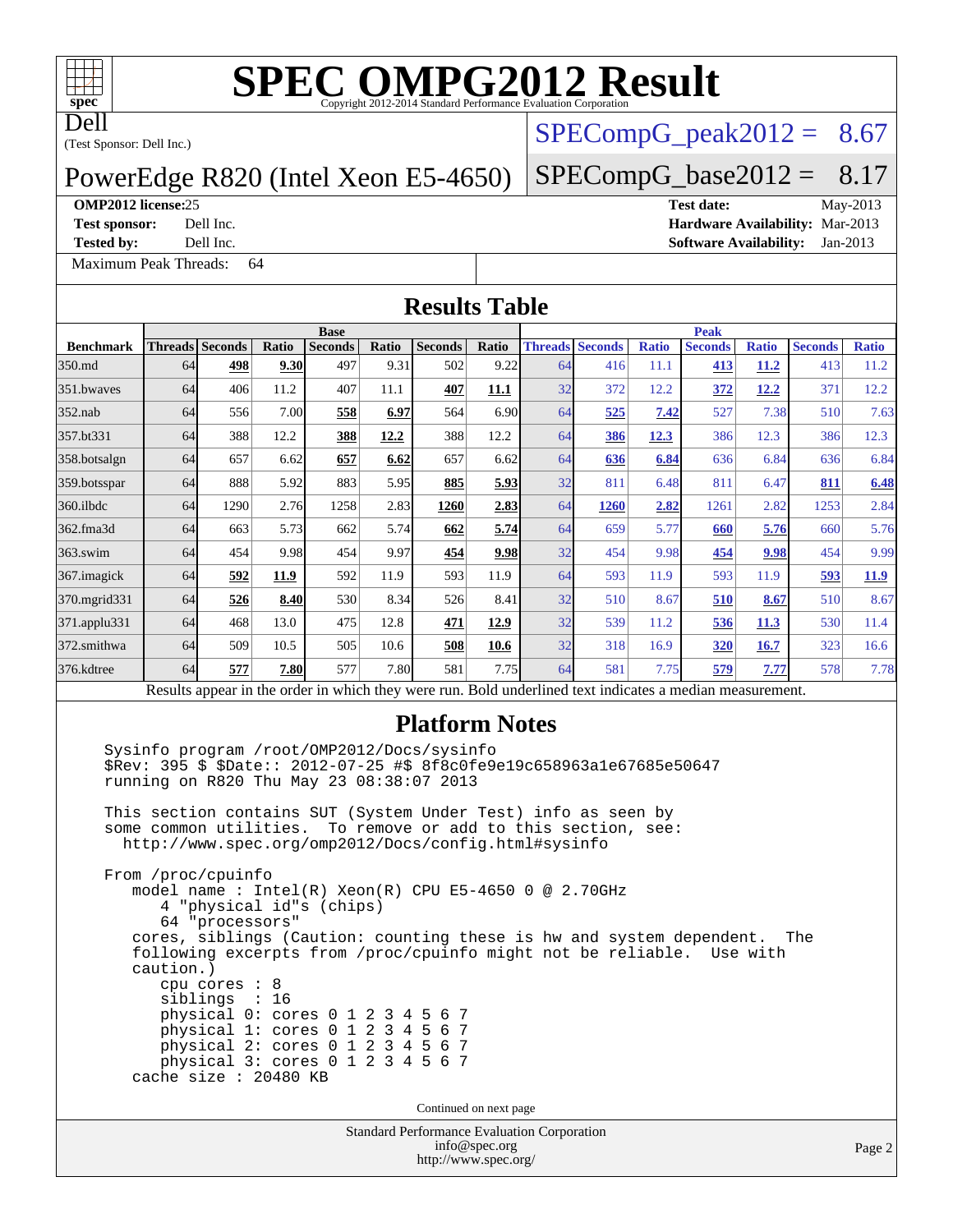

## **[SPEC OMPG2012 Result](http://www.spec.org/auto/omp2012/Docs/result-fields.html#SPECOMPG2012Result)**

(Test Sponsor: Dell Inc.) Dell

 $SPECompG<sub>peak2012</sub> = 8.67$ 

PowerEdge R820 (Intel Xeon E5-4650)

**[Test sponsor:](http://www.spec.org/auto/omp2012/Docs/result-fields.html#Testsponsor)** Dell Inc. **[Hardware Availability:](http://www.spec.org/auto/omp2012/Docs/result-fields.html#HardwareAvailability)** Mar-2013 **[Tested by:](http://www.spec.org/auto/omp2012/Docs/result-fields.html#Testedby)** Dell Inc. **[Software Availability:](http://www.spec.org/auto/omp2012/Docs/result-fields.html#SoftwareAvailability)** Jan-2013

 $SPECompG_base2012 = 8.17$  $SPECompG_base2012 = 8.17$ **[OMP2012 license:](http://www.spec.org/auto/omp2012/Docs/result-fields.html#OMP2012license)**25 **[Test date:](http://www.spec.org/auto/omp2012/Docs/result-fields.html#Testdate)** May-2013

**[Platform Notes \(Continued\)](http://www.spec.org/auto/omp2012/Docs/result-fields.html#PlatformNotes)**

From /proc/meminfo<br>MemTotal: 264434132 kB HugePages\_Total: 0<br>Hugepagesize: 2048 kB Hugepagesize: /usr/bin/lsb\_release -d Red Hat Enterprise Linux Server release 6.3 (Santiago) From /etc/\*release\* /etc/\*version\* redhat-release: Red Hat Enterprise Linux Server release 6.3 (Santiago) system-release: Red Hat Enterprise Linux Server release 6.3 (Santiago) system-release-cpe: cpe:/o:redhat:enterprise\_linux:6server:ga:server uname -a: Linux R820 2.6.32-279.el6.x86\_64 #1 SMP Wed Jun 13 18:24:36 EDT 2012 x86\_64 x86\_64 x86\_64 GNU/Linux run-level 3 May 23 08:36 SPEC is set to: /root/OMP2012 Filesystem Type Size Used Avail Use% Mounted on /dev/sda2 ext4 1.4T 19G 1.3T 2% / Additional information from dmidecode: BIOS Dell Inc. 1.5.0 03/08/2013 Memory: 3x 00CE00B300CE M393B1K70DH0-YK0 8 GB 1600 MHz 2 rank 29x 00CE04B300CE M393B1K70DH0-YK0 8 GB 1600 MHz 2 rank

(End of data from sysinfo program)

#### **[General Notes](http://www.spec.org/auto/omp2012/Docs/result-fields.html#GeneralNotes)**

Standard Performance Evaluation Corporation [info@spec.org](mailto:info@spec.org) <http://www.spec.org/> Page 3 ======================================================================== BIOS settings notes: Intel Turbo Boost Technology (Turbo) : Enabled ======================================================================== General OMP Library Settings ENV\_KMP\_LIBRARY=turnaround ENV\_KMP\_STACKSIZE=256M ENV\_KMP\_BLOCKTIME=infinite ENV\_OMP\_DYNAMIC=FALSE ENV\_OMP\_NESTED=FALSE ======================================================================== General base OMP Library Settings ENV\_KMP\_AFFINITY=compact,0 ======================================================================== General peak OMP Library Settings Continued on next page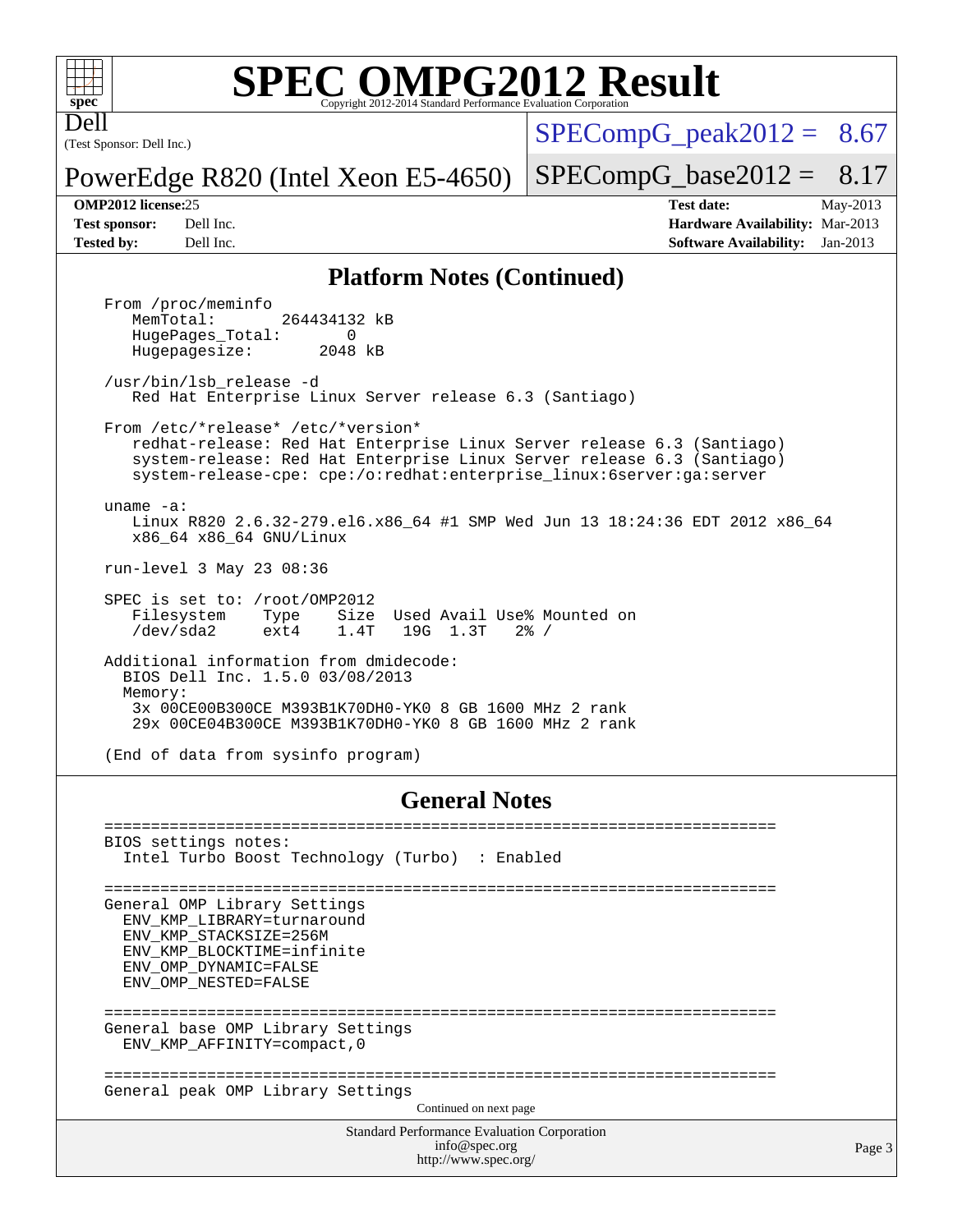Dell

# **[SPEC OMPG2012 Result](http://www.spec.org/auto/omp2012/Docs/result-fields.html#SPECOMPG2012Result)**

(Test Sponsor: Dell Inc.)

 $SPECompG_peak2012 = 8.67$  $SPECompG_peak2012 = 8.67$ 

PowerEdge R820 (Intel Xeon E5-4650)

#### **[OMP2012 license:](http://www.spec.org/auto/omp2012/Docs/result-fields.html#OMP2012license)**25 **[Test date:](http://www.spec.org/auto/omp2012/Docs/result-fields.html#Testdate)** May-2013

 $SPECompG_base2012 = 8.17$  $SPECompG_base2012 = 8.17$ 

**[Test sponsor:](http://www.spec.org/auto/omp2012/Docs/result-fields.html#Testsponsor)** Dell Inc. **[Hardware Availability:](http://www.spec.org/auto/omp2012/Docs/result-fields.html#HardwareAvailability)** Mar-2013 **[Tested by:](http://www.spec.org/auto/omp2012/Docs/result-fields.html#Testedby)** Dell Inc. **[Software Availability:](http://www.spec.org/auto/omp2012/Docs/result-fields.html#SoftwareAvailability)** Jan-2013

#### **[General Notes \(Continued\)](http://www.spec.org/auto/omp2012/Docs/result-fields.html#GeneralNotes)**

| ENV_KMP_AFFINITY=compact, 0                                       |
|-------------------------------------------------------------------|
| Per benchmark peak OMP Library Settings                           |
| 351.bwaves:peak:<br>ENV KMP AFFINITY=compact, 1                   |
| 359.botsspar: peak:<br>ENV KMP AFFINITY=compact, 1                |
| 363.swim:peak:<br>ENV KMP AFFINITY=compact, 1                     |
| $371.\text{applu}331:\text{peak}:$<br>ENV KMP AFFINITY=compact, 1 |
| $372.\text{smithwa:peak}:$<br>ENV KMP AFFINITY=compact, 1         |

#### **[Base Compiler Invocation](http://www.spec.org/auto/omp2012/Docs/result-fields.html#BaseCompilerInvocation)**

[C benchmarks](http://www.spec.org/auto/omp2012/Docs/result-fields.html#Cbenchmarks): [icc](http://www.spec.org/omp2012/results/res2013q3/omp2012-20130625-00029.flags.html#user_CCbase_intel_icc_a87c68a857bc5ec5362391a49d3a37a6)

[C++ benchmarks:](http://www.spec.org/auto/omp2012/Docs/result-fields.html#CXXbenchmarks) [icpc](http://www.spec.org/omp2012/results/res2013q3/omp2012-20130625-00029.flags.html#user_CXXbase_intel_icpc_2d899f8d163502b12eb4a60069f80c1c)

[Fortran benchmarks](http://www.spec.org/auto/omp2012/Docs/result-fields.html#Fortranbenchmarks): [ifort](http://www.spec.org/omp2012/results/res2013q3/omp2012-20130625-00029.flags.html#user_FCbase_intel_ifort_8a5e5e06b19a251bdeaf8fdab5d62f20)

## **[Base Portability Flags](http://www.spec.org/auto/omp2012/Docs/result-fields.html#BasePortabilityFlags)**

 350.md: [-FR](http://www.spec.org/omp2012/results/res2013q3/omp2012-20130625-00029.flags.html#user_baseFPORTABILITY350_md_f-FR) 357.bt331: [-mcmodel=medium](http://www.spec.org/omp2012/results/res2013q3/omp2012-20130625-00029.flags.html#user_basePORTABILITY357_bt331_f-mcmodel_3a41622424bdd074c4f0f2d2f224c7e5) 363.swim: [-mcmodel=medium](http://www.spec.org/omp2012/results/res2013q3/omp2012-20130625-00029.flags.html#user_basePORTABILITY363_swim_f-mcmodel_3a41622424bdd074c4f0f2d2f224c7e5) 367.imagick: [-std=c99](http://www.spec.org/omp2012/results/res2013q3/omp2012-20130625-00029.flags.html#user_baseCPORTABILITY367_imagick_f-std_2ec6533b6e06f1c4a6c9b78d9e9cde24)

> Standard Performance Evaluation Corporation [info@spec.org](mailto:info@spec.org) <http://www.spec.org/>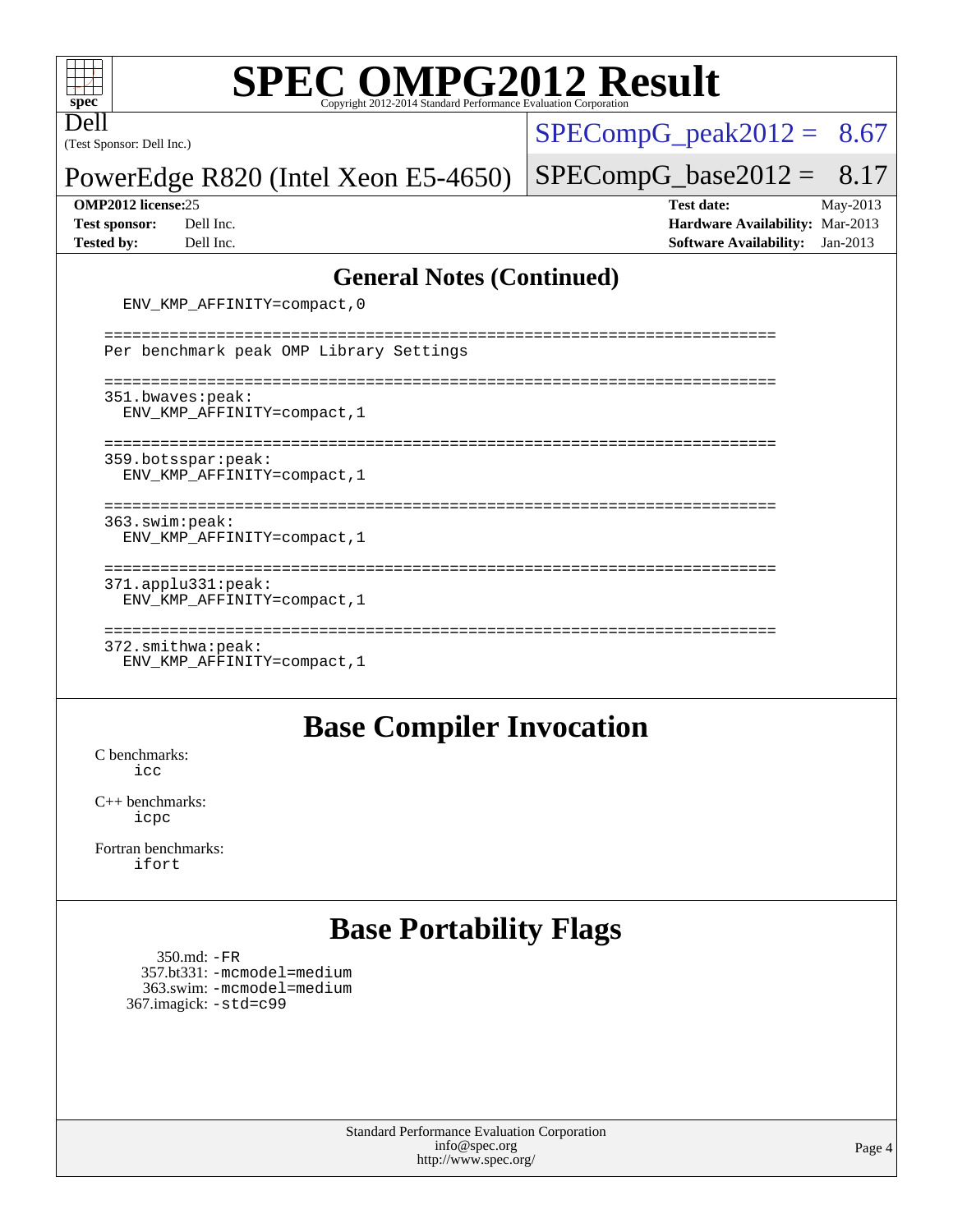# **[SPEC OMPG2012 Result](http://www.spec.org/auto/omp2012/Docs/result-fields.html#SPECOMPG2012Result)**

(Test Sponsor: Dell Inc.) Dell

 $SPECompG_peak2012 = 8.67$  $SPECompG_peak2012 = 8.67$ 

PowerEdge R820 (Intel Xeon E5-4650)

**[Tested by:](http://www.spec.org/auto/omp2012/Docs/result-fields.html#Testedby)** Dell Inc. **[Software Availability:](http://www.spec.org/auto/omp2012/Docs/result-fields.html#SoftwareAvailability)** Jan-2013

 $SPECompG_base2012 = 8.17$  $SPECompG_base2012 = 8.17$ **[OMP2012 license:](http://www.spec.org/auto/omp2012/Docs/result-fields.html#OMP2012license)**25 **[Test date:](http://www.spec.org/auto/omp2012/Docs/result-fields.html#Testdate)** May-2013 **[Test sponsor:](http://www.spec.org/auto/omp2012/Docs/result-fields.html#Testsponsor)** Dell Inc. **[Hardware Availability:](http://www.spec.org/auto/omp2012/Docs/result-fields.html#HardwareAvailability)** Mar-2013

## **[Base Optimization Flags](http://www.spec.org/auto/omp2012/Docs/result-fields.html#BaseOptimizationFlags)**

[C benchmarks](http://www.spec.org/auto/omp2012/Docs/result-fields.html#Cbenchmarks): [-O2](http://www.spec.org/omp2012/results/res2013q3/omp2012-20130625-00029.flags.html#user_CCbase_f-O2) [-openmp](http://www.spec.org/omp2012/results/res2013q3/omp2012-20130625-00029.flags.html#user_CCbase_f-openmp) [-ipo](http://www.spec.org/omp2012/results/res2013q3/omp2012-20130625-00029.flags.html#user_CCbase_f-ipo_84062ab53814f613187d02344b8f49a7) [-xAVX](http://www.spec.org/omp2012/results/res2013q3/omp2012-20130625-00029.flags.html#user_CCbase_f-xAVX) [-ansi-alias](http://www.spec.org/omp2012/results/res2013q3/omp2012-20130625-00029.flags.html#user_CCbase_f-ansi-alias)

[C++ benchmarks:](http://www.spec.org/auto/omp2012/Docs/result-fields.html#CXXbenchmarks) [-O2](http://www.spec.org/omp2012/results/res2013q3/omp2012-20130625-00029.flags.html#user_CXXbase_f-O2) [-openmp](http://www.spec.org/omp2012/results/res2013q3/omp2012-20130625-00029.flags.html#user_CXXbase_f-openmp) [-ipo](http://www.spec.org/omp2012/results/res2013q3/omp2012-20130625-00029.flags.html#user_CXXbase_f-ipo_84062ab53814f613187d02344b8f49a7) [-xAVX](http://www.spec.org/omp2012/results/res2013q3/omp2012-20130625-00029.flags.html#user_CXXbase_f-xAVX) [-ansi-alias](http://www.spec.org/omp2012/results/res2013q3/omp2012-20130625-00029.flags.html#user_CXXbase_f-ansi-alias)

[Fortran benchmarks](http://www.spec.org/auto/omp2012/Docs/result-fields.html#Fortranbenchmarks): [-O2](http://www.spec.org/omp2012/results/res2013q3/omp2012-20130625-00029.flags.html#user_FCbase_f-O2) [-openmp](http://www.spec.org/omp2012/results/res2013q3/omp2012-20130625-00029.flags.html#user_FCbase_f-openmp) [-ipo](http://www.spec.org/omp2012/results/res2013q3/omp2012-20130625-00029.flags.html#user_FCbase_f-ipo_84062ab53814f613187d02344b8f49a7) [-xAVX](http://www.spec.org/omp2012/results/res2013q3/omp2012-20130625-00029.flags.html#user_FCbase_f-xAVX)

**[Peak Compiler Invocation](http://www.spec.org/auto/omp2012/Docs/result-fields.html#PeakCompilerInvocation)**

[C benchmarks](http://www.spec.org/auto/omp2012/Docs/result-fields.html#Cbenchmarks): [icc](http://www.spec.org/omp2012/results/res2013q3/omp2012-20130625-00029.flags.html#user_CCpeak_intel_icc_a87c68a857bc5ec5362391a49d3a37a6)

[C++ benchmarks:](http://www.spec.org/auto/omp2012/Docs/result-fields.html#CXXbenchmarks) [icpc](http://www.spec.org/omp2012/results/res2013q3/omp2012-20130625-00029.flags.html#user_CXXpeak_intel_icpc_2d899f8d163502b12eb4a60069f80c1c)

[Fortran benchmarks](http://www.spec.org/auto/omp2012/Docs/result-fields.html#Fortranbenchmarks): [ifort](http://www.spec.org/omp2012/results/res2013q3/omp2012-20130625-00029.flags.html#user_FCpeak_intel_ifort_8a5e5e06b19a251bdeaf8fdab5d62f20)

### **[Peak Portability Flags](http://www.spec.org/auto/omp2012/Docs/result-fields.html#PeakPortabilityFlags)**

 350.md: [-FR](http://www.spec.org/omp2012/results/res2013q3/omp2012-20130625-00029.flags.html#user_peakFPORTABILITY350_md_f-FR) 357.bt331: [-mcmodel=medium](http://www.spec.org/omp2012/results/res2013q3/omp2012-20130625-00029.flags.html#user_peakPORTABILITY357_bt331_f-mcmodel_3a41622424bdd074c4f0f2d2f224c7e5) 363.swim: [-mcmodel=medium](http://www.spec.org/omp2012/results/res2013q3/omp2012-20130625-00029.flags.html#user_peakPORTABILITY363_swim_f-mcmodel_3a41622424bdd074c4f0f2d2f224c7e5) 367.imagick: [-std=c99](http://www.spec.org/omp2012/results/res2013q3/omp2012-20130625-00029.flags.html#user_peakCPORTABILITY367_imagick_f-std_2ec6533b6e06f1c4a6c9b78d9e9cde24)

### **[Peak Optimization Flags](http://www.spec.org/auto/omp2012/Docs/result-fields.html#PeakOptimizationFlags)**

[C benchmarks](http://www.spec.org/auto/omp2012/Docs/result-fields.html#Cbenchmarks):

 352.nab: [-O3](http://www.spec.org/omp2012/results/res2013q3/omp2012-20130625-00029.flags.html#user_peakOPTIMIZE352_nab_f-O3) [-openmp](http://www.spec.org/omp2012/results/res2013q3/omp2012-20130625-00029.flags.html#user_peakOPTIMIZE352_nab_f-openmp) [-ipo](http://www.spec.org/omp2012/results/res2013q3/omp2012-20130625-00029.flags.html#user_peakOPTIMIZE352_nab_f-ipo_84062ab53814f613187d02344b8f49a7) [-xAVX](http://www.spec.org/omp2012/results/res2013q3/omp2012-20130625-00029.flags.html#user_peakOPTIMIZE352_nab_f-xAVX) [-fno-alias](http://www.spec.org/omp2012/results/res2013q3/omp2012-20130625-00029.flags.html#user_peakOPTIMIZE352_nab_f-no-alias_694e77f6c5a51e658e82ccff53a9e63a) [-opt-malloc-options=1](http://www.spec.org/omp2012/results/res2013q3/omp2012-20130625-00029.flags.html#user_peakOPTIMIZE352_nab_f-opt-malloc-options_d882ffc6ff87e51efe45f9a5190004b0) [-opt-calloc](http://www.spec.org/omp2012/results/res2013q3/omp2012-20130625-00029.flags.html#user_peakOPTIMIZE352_nab_f-opt-calloc) [-fp-model fast=2](http://www.spec.org/omp2012/results/res2013q3/omp2012-20130625-00029.flags.html#user_peakOPTIMIZE352_nab_f-fp-model_a7fb8ccb7275e23f0079632c153cfcab) [-no-prec-div](http://www.spec.org/omp2012/results/res2013q3/omp2012-20130625-00029.flags.html#user_peakOPTIMIZE352_nab_f-no-prec-div) [-no-prec-sqrt](http://www.spec.org/omp2012/results/res2013q3/omp2012-20130625-00029.flags.html#user_peakOPTIMIZE352_nab_f-no-prec-sqrt) [-ansi-alias](http://www.spec.org/omp2012/results/res2013q3/omp2012-20130625-00029.flags.html#user_peakCOPTIMIZE352_nab_f-ansi-alias)

358.botsalgn: [-O3](http://www.spec.org/omp2012/results/res2013q3/omp2012-20130625-00029.flags.html#user_peakOPTIMIZE358_botsalgn_f-O3) [-openmp](http://www.spec.org/omp2012/results/res2013q3/omp2012-20130625-00029.flags.html#user_peakOPTIMIZE358_botsalgn_f-openmp) [-ipo](http://www.spec.org/omp2012/results/res2013q3/omp2012-20130625-00029.flags.html#user_peakOPTIMIZE358_botsalgn_f-ipo_84062ab53814f613187d02344b8f49a7) [-xSSE4.2](http://www.spec.org/omp2012/results/res2013q3/omp2012-20130625-00029.flags.html#user_peakOPTIMIZE358_botsalgn_f-xSSE42_f91528193cf0b216347adb8b939d4107) [-fno-alias](http://www.spec.org/omp2012/results/res2013q3/omp2012-20130625-00029.flags.html#user_peakOPTIMIZE358_botsalgn_f-no-alias_694e77f6c5a51e658e82ccff53a9e63a) [-ansi-alias](http://www.spec.org/omp2012/results/res2013q3/omp2012-20130625-00029.flags.html#user_peakCOPTIMIZE358_botsalgn_f-ansi-alias)

359.botsspar: [-O3](http://www.spec.org/omp2012/results/res2013q3/omp2012-20130625-00029.flags.html#user_peakOPTIMIZE359_botsspar_f-O3) [-openmp](http://www.spec.org/omp2012/results/res2013q3/omp2012-20130625-00029.flags.html#user_peakOPTIMIZE359_botsspar_f-openmp) [-ipo](http://www.spec.org/omp2012/results/res2013q3/omp2012-20130625-00029.flags.html#user_peakOPTIMIZE359_botsspar_f-ipo_84062ab53814f613187d02344b8f49a7) [-xAVX](http://www.spec.org/omp2012/results/res2013q3/omp2012-20130625-00029.flags.html#user_peakOPTIMIZE359_botsspar_f-xAVX) [-fno-alias](http://www.spec.org/omp2012/results/res2013q3/omp2012-20130625-00029.flags.html#user_peakOPTIMIZE359_botsspar_f-no-alias_694e77f6c5a51e658e82ccff53a9e63a) [-ansi-alias](http://www.spec.org/omp2012/results/res2013q3/omp2012-20130625-00029.flags.html#user_peakCOPTIMIZE359_botsspar_f-ansi-alias)

367.imagick: [-O2](http://www.spec.org/omp2012/results/res2013q3/omp2012-20130625-00029.flags.html#user_peakOPTIMIZE367_imagick_f-O2) [-openmp](http://www.spec.org/omp2012/results/res2013q3/omp2012-20130625-00029.flags.html#user_peakOPTIMIZE367_imagick_f-openmp) [-ipo](http://www.spec.org/omp2012/results/res2013q3/omp2012-20130625-00029.flags.html#user_peakOPTIMIZE367_imagick_f-ipo_84062ab53814f613187d02344b8f49a7) [-xAVX](http://www.spec.org/omp2012/results/res2013q3/omp2012-20130625-00029.flags.html#user_peakOPTIMIZE367_imagick_f-xAVX) [-ansi-alias](http://www.spec.org/omp2012/results/res2013q3/omp2012-20130625-00029.flags.html#user_peakCOPTIMIZE367_imagick_f-ansi-alias)

 372.smithwa: [-O2](http://www.spec.org/omp2012/results/res2013q3/omp2012-20130625-00029.flags.html#user_peakOPTIMIZE372_smithwa_f-O2) [-openmp](http://www.spec.org/omp2012/results/res2013q3/omp2012-20130625-00029.flags.html#user_peakOPTIMIZE372_smithwa_f-openmp) [-ipo](http://www.spec.org/omp2012/results/res2013q3/omp2012-20130625-00029.flags.html#user_peakOPTIMIZE372_smithwa_f-ipo_84062ab53814f613187d02344b8f49a7) [-xSSE4.2](http://www.spec.org/omp2012/results/res2013q3/omp2012-20130625-00029.flags.html#user_peakOPTIMIZE372_smithwa_f-xSSE42_f91528193cf0b216347adb8b939d4107) [-fno-alias](http://www.spec.org/omp2012/results/res2013q3/omp2012-20130625-00029.flags.html#user_peakOPTIMIZE372_smithwa_f-no-alias_694e77f6c5a51e658e82ccff53a9e63a) [-opt-streaming-stores always](http://www.spec.org/omp2012/results/res2013q3/omp2012-20130625-00029.flags.html#user_peakOPTIMIZE372_smithwa_f-opt-streaming-stores-always_66f55dbc532842151ebc4c82f4f5b019) [-opt-malloc-options=1](http://www.spec.org/omp2012/results/res2013q3/omp2012-20130625-00029.flags.html#user_peakOPTIMIZE372_smithwa_f-opt-malloc-options_d882ffc6ff87e51efe45f9a5190004b0) [-ansi-alias](http://www.spec.org/omp2012/results/res2013q3/omp2012-20130625-00029.flags.html#user_peakCOPTIMIZE372_smithwa_f-ansi-alias)

Continued on next page

Standard Performance Evaluation Corporation [info@spec.org](mailto:info@spec.org) <http://www.spec.org/>

Page 5